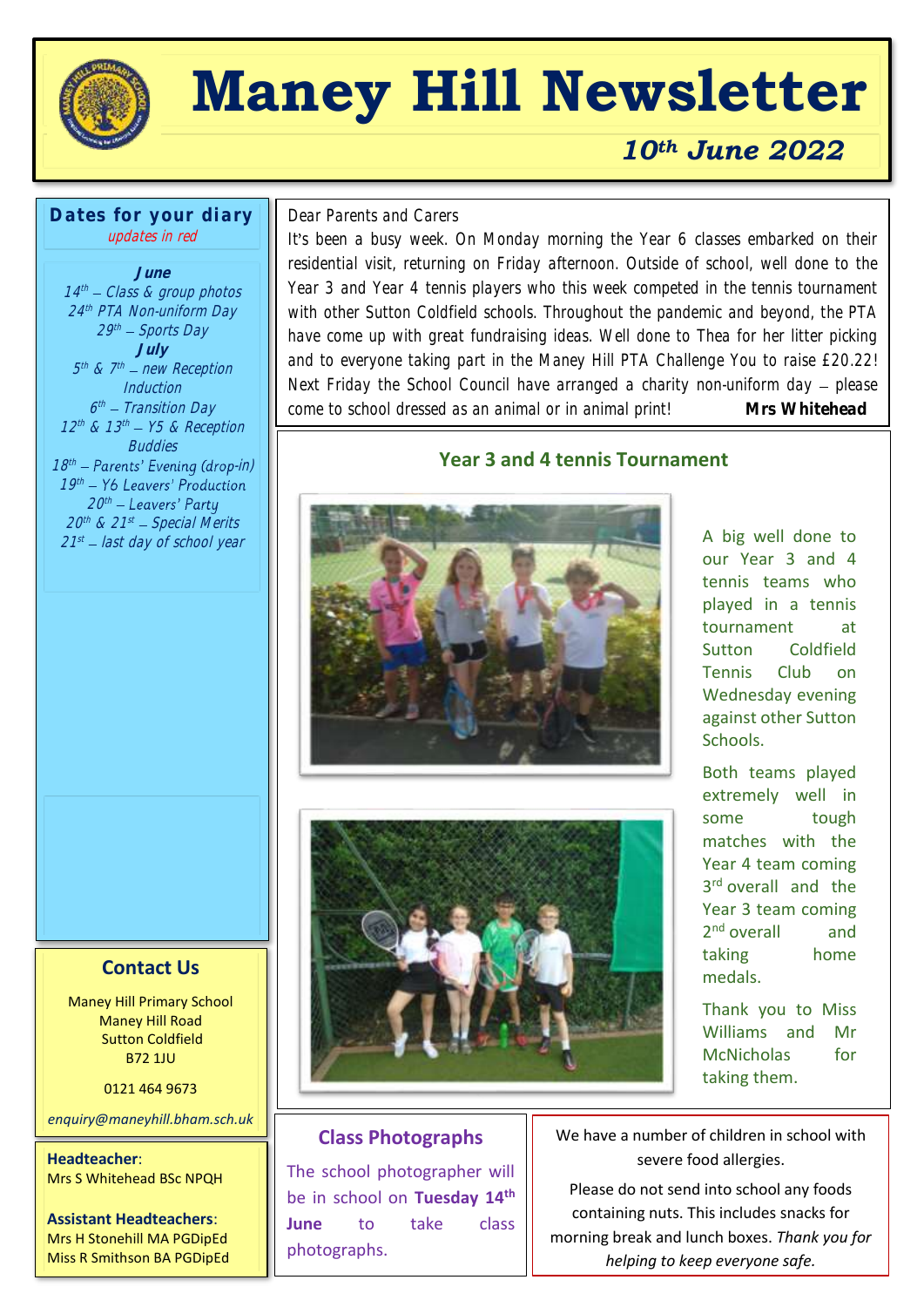#### **4M Inspire Workshop**



Thank you everyone who came along to 4M's English Inspire Workshop on Tuesday. The focus was on reading including looking at different styles of questions that can be asked about a text.

**Mr McNicholas**



**School Council** spent the last half term planning their **summer fundraising day**. This year they have chosen to **support the RSPCA**.

The event will take place **on the 17th June** and all **children will need to come dressed as an animal/ wear clothes with animal print on them.**

To take part in the day, the children will need to **bring in £1.** There will also be an opportunity to take part in a competition where they need to name the animal, to enter this they will need to bring in a further 20p.

The School Council representatives will be in charge of collecting money and running the competition in their class.

*Miss Wood & the School Council*



Just a reminder that the **Internet Safety Training session for parents/carers of children in Years 5 and 6** will take place in the hall on **Thursday 16th June from 2.30pm-3.30pm**.

The workshop will equip parents with the confidence and practical strategies they need to keep their children safe online. Parents will learn about current online trends and the challenges that young people may be experiencing online.

### *Merit Awards*

- **RS Aria Hancox & Joey Carrick**
- **RMB Kit West & Esme Plotnek**
- **1P Bauti Ricca & Naina Ruprah**
- **1R Autumn Murphy & Alfie Peters**
- **2G Emily Mann & Isla Kelly**
- **2FS Amaya-Jai Dhadda & Bella Blakeman**
- **3S Harry Webb & Eveline Brennan**
- **3B Rudra Raj & Theo Walker**
- **4M Teddy DeSanges & Olivia Woodley**
- **4W Thomas Rawlins & Annabel Strangeways-Daly**
- **5W Leo Nixon & Simrit Dhillon**
- **5M Isaac Goodall & Rohan Talwar**

#### **Maney Hill PTA Challenge You**



Thea (2FS) decided to buy a litter picker, with her own money, and to collect 22 pieces of litter. She went to Sutton Park and Thea completed her challenge, raising £20.22!

*Well done Thea!*

Next week's *Lunchtime Top Classes*

Miss Smithson

**1R & 4W**